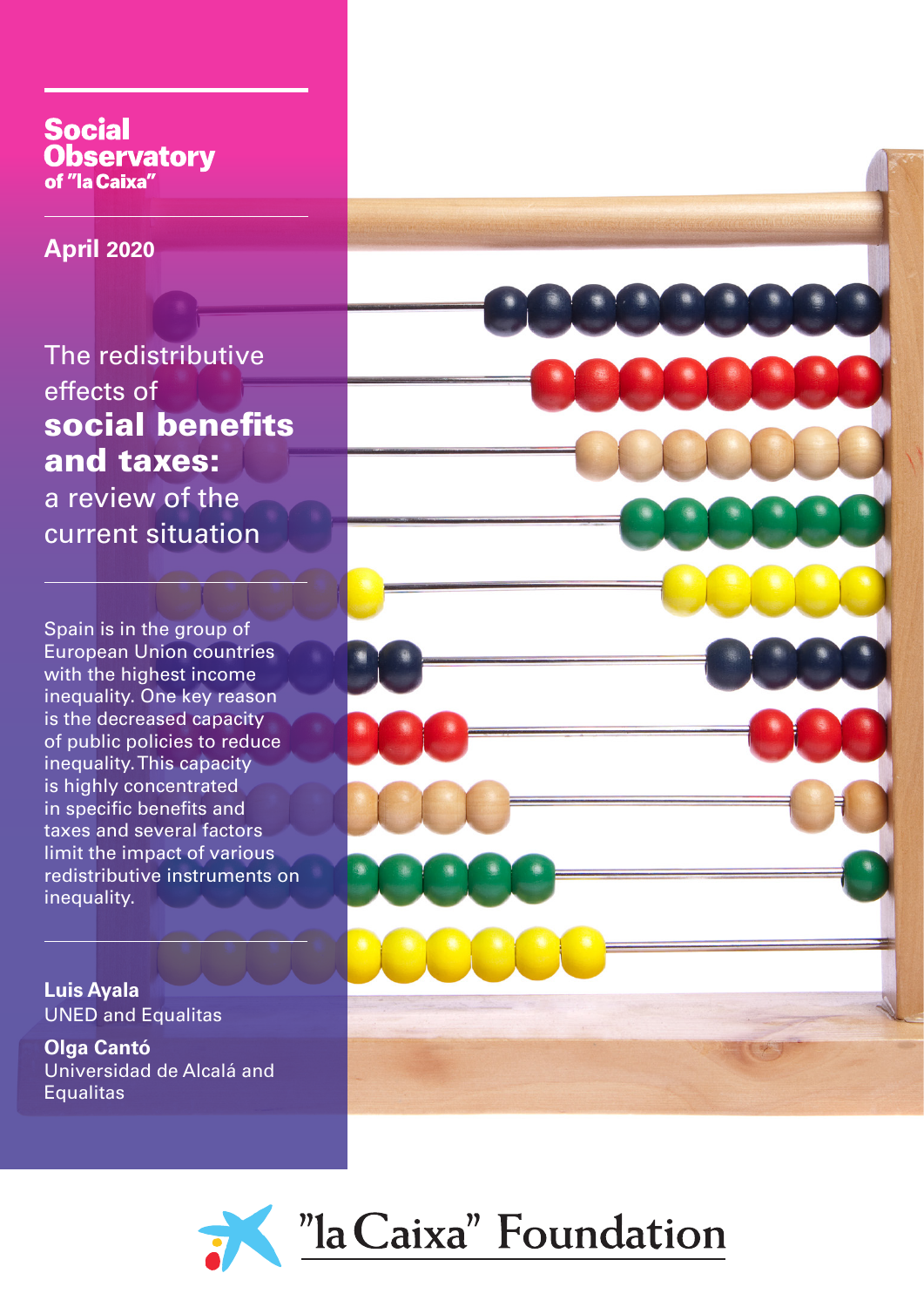**Social Observatory of "la Caixa"**

**"la Caixa" Banking Foundation, 2020 Plaza de Weyler, 3 07001 Palma**

ISBN: 978-84-9900-265-1

The "la Caixa" Banking Foundation is not necessarily in agreement with the opinions of the authors of this publication.

# **Credits Research and writing of report**

**Luis Ayala** UNED and Equalitas

**Olga Cantó** Universidad de Alcalá and Equalitas

### This issue forms part of the Collection "Reports on the **Redistributive Economy"** which is made up of the following publications:

### • **The redistributive effects of social benefits and taxes: a review of the current situation**

Luis Ayala, UNED and Equalitas, and Olga Cantó, Universidad de Alcalá and Equalitas

• **The redistributive effects of the system of taxes and transfers in Europe**

Amadeo Fuenmayor, Rafael Granell and Teresa Savall, Universitat de València

#### •**The redistributive effects of family policies**

Olga Cantó and Andrea Sobas, Universidad de Alcalá

#### • **The redistributive effects of special taxes**

José M. Labeaga, UNED

### • **The redistributive effects of wealth tax**

José María Durán and Alejandro Esteller, Universitat de Barcelona and Institut d'Economia de Barcelona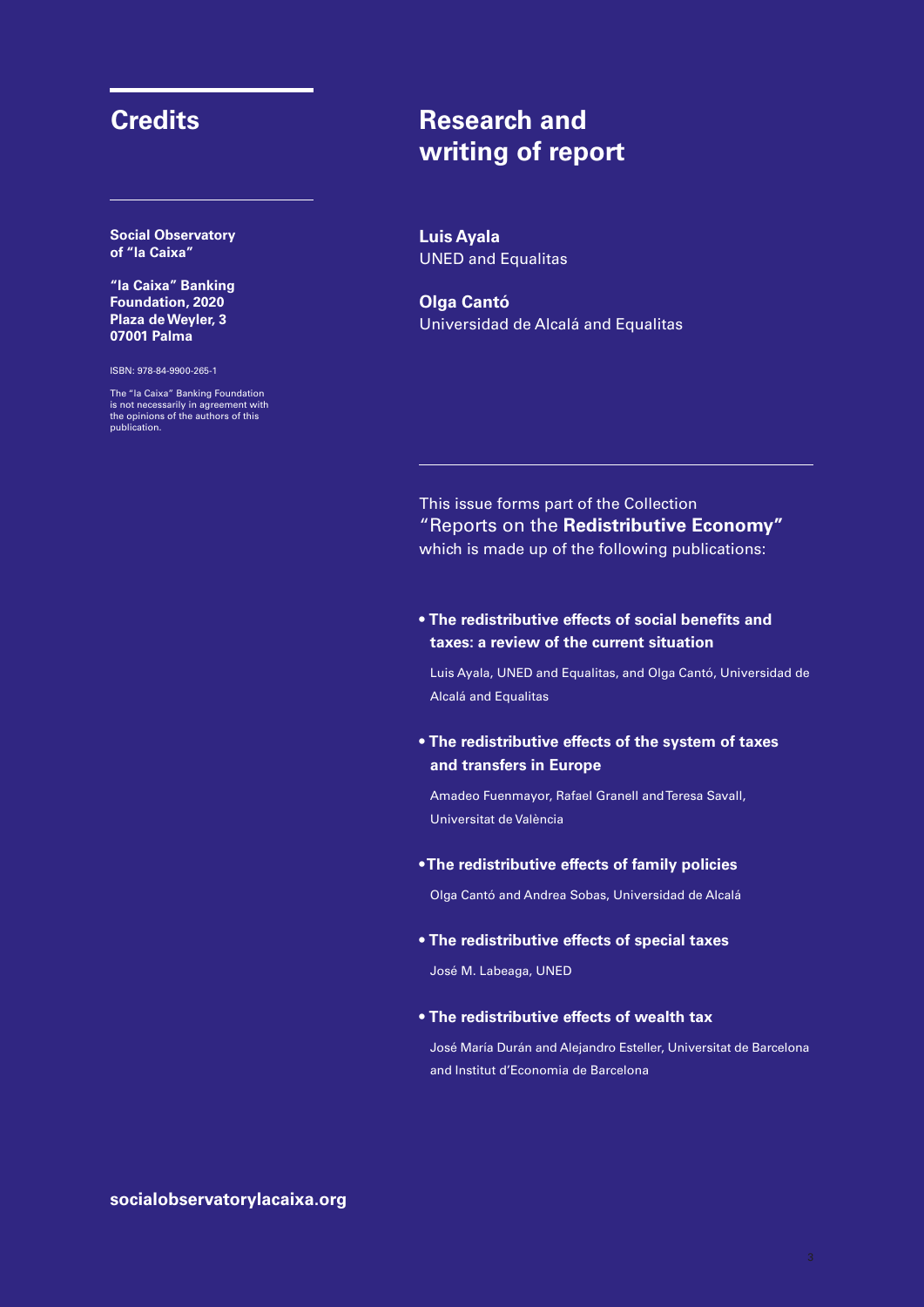# **Summary**

Spain is one of the EU countries with the highest levels of income inequality. This feature is not exclusive to recent times, although the intensity and length of the latest economic crisis caused the indicators to increase more than in other countries. In the recent stage of recovery of economic activity and employment, inequality has shown some reluctance to fall, which indicates that it possesses a significant structural component. The most usual explanations have revolved around two key factors: the unique nature of the Spanish labour market, with high levels of unemployment and high job insecurity in the comparative context, and the weakness of the redistributive capacity of the tax and social benefit system. Any attempt to explain inequality in this country must involve identifying which instruments within that tax and transfer system have an equalising effect on income and which do not.

# **Main Ideas**

- **//** One of the main reasons why Spain has such high levels of inequality is the lower capacity of the system of taxes and benefits to reduce the inequalities that occur in the distribution of primary income.
- **//** The main advances in the reduction of inequality in Spain took place in the 1980s with the development of social benefits and progressive taxation. During the last crisis inequality grew and during the recovery it has decreased very slowly in comparison with the revival of employment.
- **//** Pensions are the instrument with the largest redistributive effect, as happens in other high-income countries. Unemployment benefits have a stronger effect on income distribution than in other countries, but their role has been waning due to the fall in the coverage rate and the increasing importance of the welfare mode, with lower protective intensity than the contributory mode.
- **//** The redistributive capacity of the last economic safety net the system of income guarantee benefits – is very limited. Unlike other countries, Spain has no one single safety net but rather a complex mosaic of benefits, with protection gaps and major regional differences in protection against the risk of poverty.
- **//** In clear contrast with what happens in those European countries with more robust welfare states, family benefits in Spain have very little effect on income redistribution.
- **//** Health spending in Spain has a strong redistributive effect, the largest of social benefits in kind. Over the last decade, the cuts made in some areas, such as pharmaceutical expenditure, have diminished its progressivity.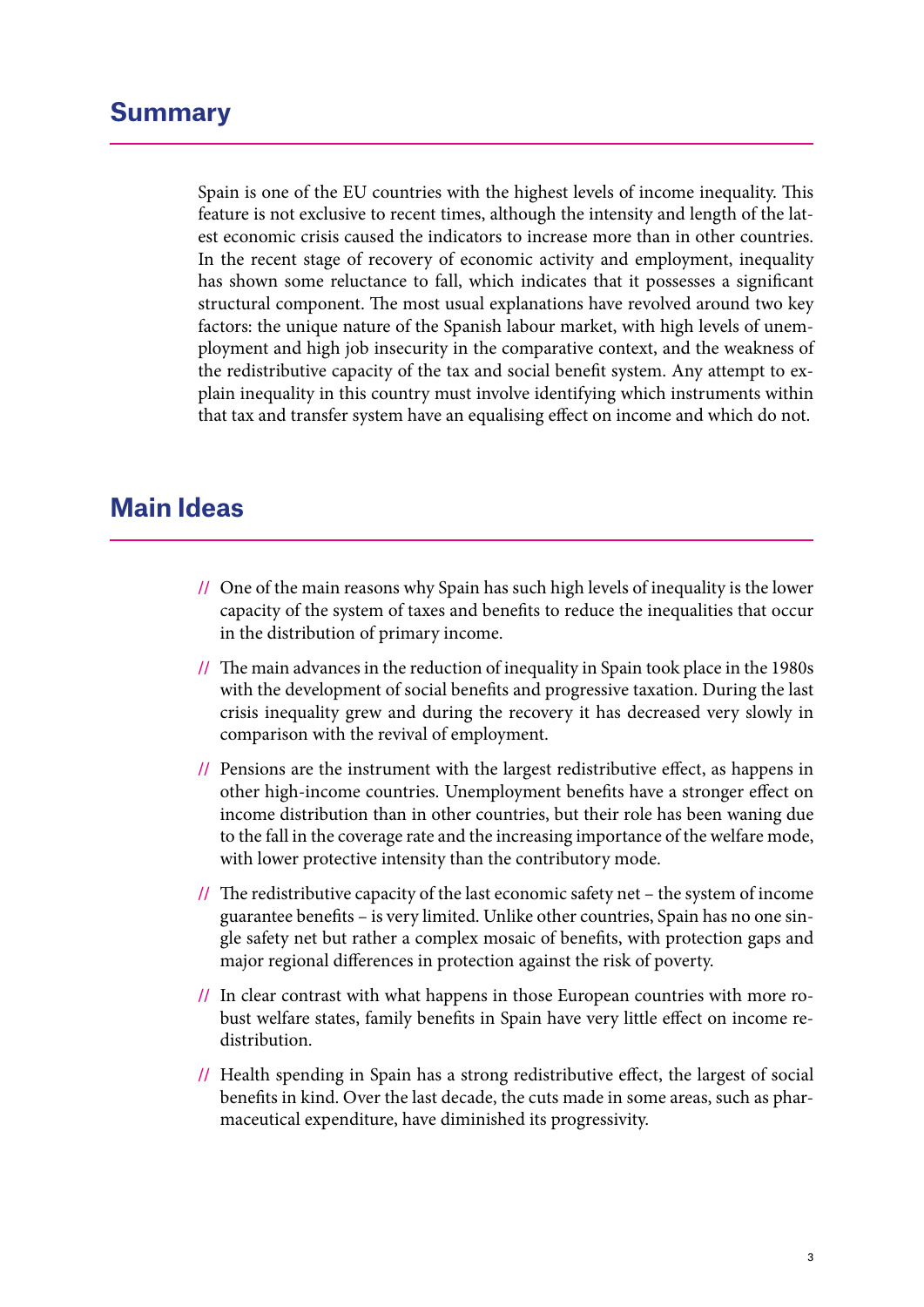- **//** The overall effect of spending on education in Spain is redistributive, although less so than that of health expenditure. However, not all spending is progressive, and significant problems connected to inequalities of social origin persist, including early school leaving.
- **//** Income tax in Spain is the second most redistributive instrument after pensions. Its capacity to correct inequality has lessened over time owing to the process of tax rate reduction.
- **//** Spain is no exception to the rule whereby indirect taxation is gaining more and more importance within public revenue as a whole. VAT is a regressive tax and its reforms have reinforced this feature. Albeit with a minor impact, other consumption taxes, such as excise taxes, are also regressive.
- **//** Wealth taxes contribute little to redistribution and are significantly limited by the low levels of tax compliance, certain exemptions, regional inequalities and problems of tax evasion and avoidance.

# **Such high levels of inequality in Spain are caused by both the malfunctioning of the labour market and the lower capacity of the tax and benefit system to reduce inequality**

Spain is one of the EU countries with most inequality in the distribution of household income. The differences, however, are much less marked when comparing income inequality before taxes (income tax, consumption tax, etc.) and benefits (pensions, unemployment benefit, etc.), known as primary income. This divergence reveals that one of the main reasons for such high levels of inequality is the lower capacity of the tax and benefit system to reduce the inequalities that occur in the distribution of primary income.

As Graph 1 shows, inequality measured in terms of the Gini index (the values of which range from 0, maximum equality, to 1, minimum equality) before the tax and benefit system comes into play is not very different from that of other high-income countries, whereas when it is measured using disposable income (after applying taxes and benefits) Spain is one of the European countries where these differences are largest. Any attempt to explain inequality in this country must therefore involve identifying which instruments within that tax and transfer system have an equalising effect on income and which do not.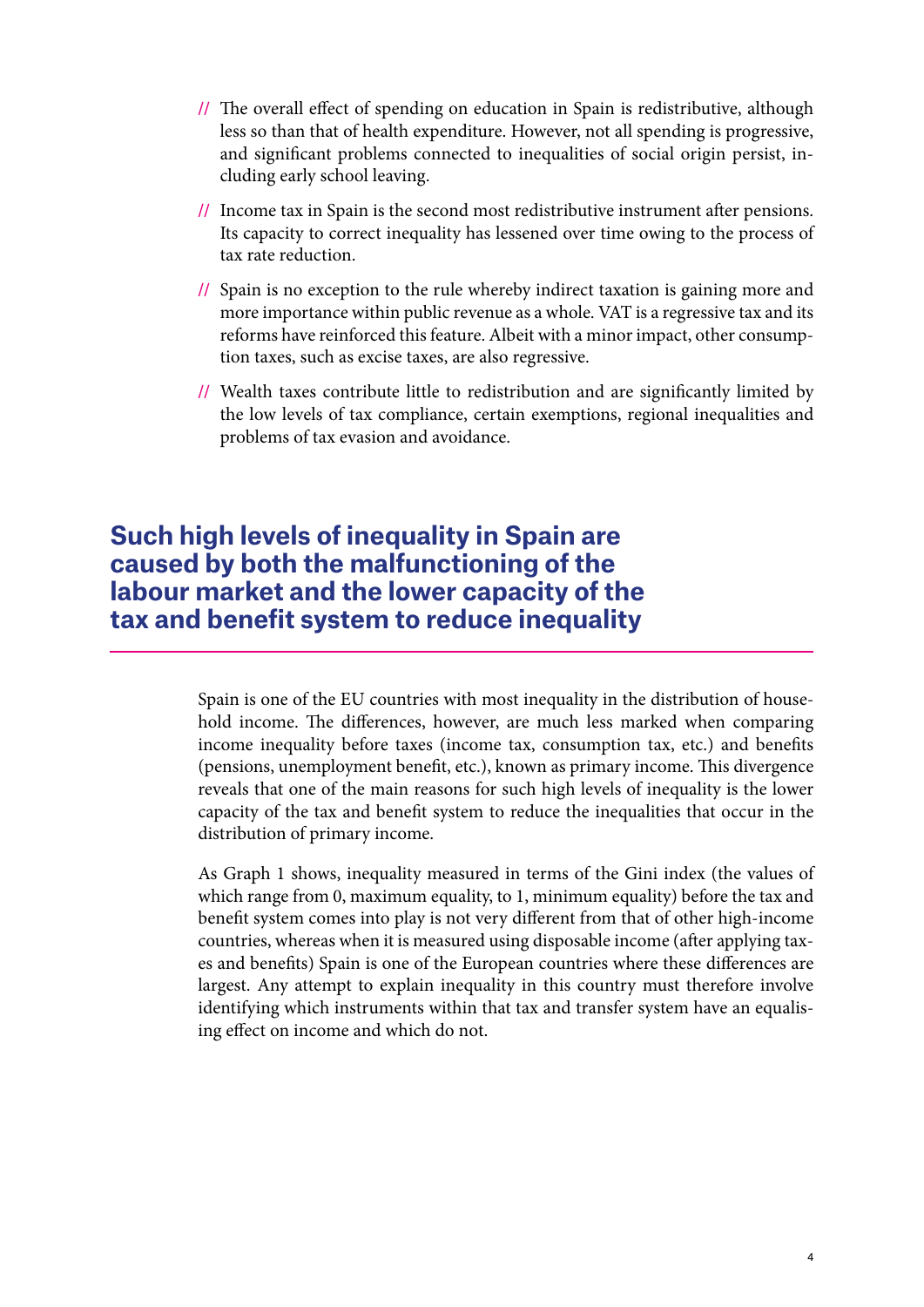### Graph 1. **Inequality of primary income (before taxes and benefits) and disposable income (after taxes and benefits), 2016**



**Gini of disposable income** Gini of income before taxes and benefits

Source: Authors' compilation, based on OECD Income Distribution Database.

# **Inequality only shrank in Spain in the 1980s and grew substantially during the crisis**

Comparisons over time of income distribution in Spain are subject to frequent methodological disruptions and changes in the size and reliability of surveys. The only surveys that enable us to study inequality in the long term are the various Household Budget Surveys (*Encuestas de Presupuestos Familiares* or EPF) that have been conducted periodically since the early 1970s. On analysing them we find that in the 1970s the intense economic crisis did not give rise to a large increase in inequality. Even though unemployment grew rapidly, its effect on inequality was offset in part by the notable increase in wages and the development of the basic instruments of the welfare state, including the implementation of a much more ambitious system of progressive taxation.

During the 1980s there was a notable reduction in inequality, in which the growth in social spending in the second half of the decade was a determining factor. After something of an upturn in inequality in the first half of the 1990s as a result of a brief but intense period of recession, inequality indicators remained very stable through the lengthy economic boom that lasted from the mid 1990s to 2008. The sharp rise in unemployment and the widening wage gap, together with cuts in redistributive policies, caused inequality to increase very notably during the crisis, and to do so, moreover, faster than in most European countries. As we can see in Table 1, while lower incomes fell much more than the median, the same cannot be said of the opposite end of the distribution.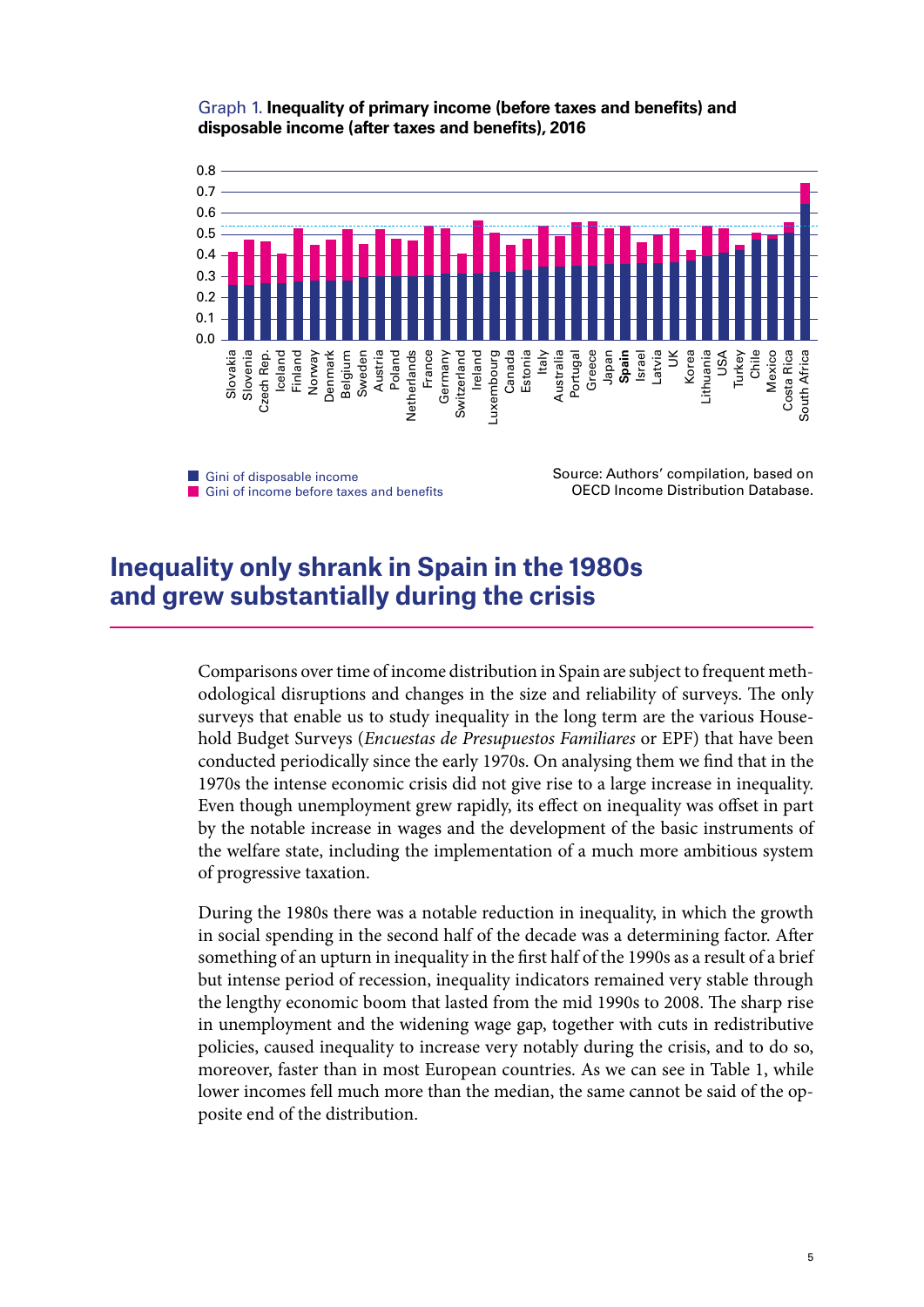Table 1. **Differences in income levels of the 10% with the highest income, the 10% with the lowest income and the median of the population**

|      | <b>D9/D1</b> | <b>D9/D5</b> | <b>D5/D1</b> |
|------|--------------|--------------|--------------|
| 1973 | 3.98         | 1.95         | 2.04         |
| 1980 | 4.18         | 1.97         | 2.12         |
| 1990 | 3.72         | 1.89         | 1.97         |
| 1996 | 3.87         | 1.97         | 1.97         |
| 2007 | 3.66         | 1.80         | 2.03         |
| 2017 | 4.09         | 1.86         | 2.20         |

**D9:** income level above which one belongs to the 10% of the population with the highest income

**D5:** income level that divides the population into two equal halves

**D1:** income level below which one belongs to the 10% of the population with the lowest income

Source: Authors' compilation, based on Household Budget Survey (1973, 1980 and 1990: baseline survey; 1996: continuous survey; 2007 and 2017: new survey)

# **Contributory pensions are the instrument with greatest redistributive impact and unemployment benefits have a greater impact on income distribution than in other countries**

Contributory pensions are the chief instrument for equalising income gaps in Spain and reduce the Gini index by 20 percentage points (Graph 2). Although a distribution system is not designed with explicit redistribution goals in mind, there are several channels through which an income gap moderating effect of this sort occurs. The main redistributive effect of pensions occurs through redistribution from higher wage earners to those who have lower wages and shorter contribution periods. The existence of minimum and maximum pensions helps, by definition, to narrow the gap between the incomes paid to the recipients of these benefits. Furthermore, the system redistributes among the different generations of workers, since, given that pensions are not funded through past individual contributions but present ones, improvements in income levels and wages result in a transfer of income from present generations of workers to past ones.

Unemployment benefits constitute one of the most important instruments of public intervention in the field of income maintenance programmes. The mere fact that the public sector provides a safety net in the face of the impossibility of lower-income workers being able to cover their own risk of unemployment implies redistribution. The definition of this form of protection makes no explicit link between contributions paid and the probability of unemployment; rather, they depend on each worker's wage. In practice, workers with lower wages and higher risk tend to receive more benefits in relative terms, in comparison with individuals with higher contributions.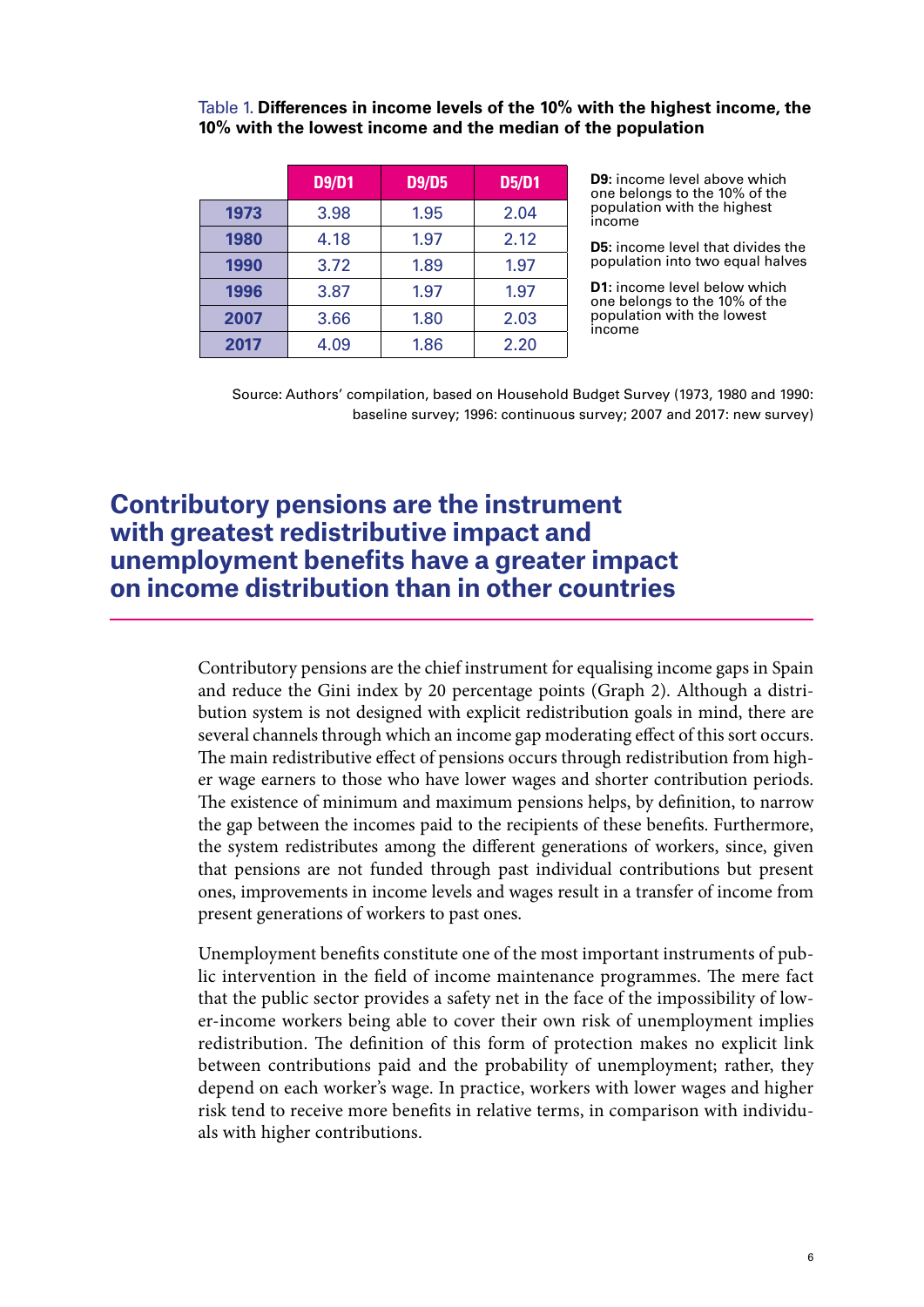Owing to its weight in total spending on cash benefits, far greater than in neighbouring countries, in Spain economic benefits that cover the risk of unemployment have a greater redistributive effect than average for the European Union. This greater relative expenditure and this stronger effect than in other countries can be explained by the persistence of much higher rates of unemployment than in other countries. Studies that analyse the redistributive effect of the various benefits coincide in pinpointing unemployment benefit as the benefit with most effect on income distribution after pensions. This effect increased moderately during the crisis, above all due to the greater relative weight of this type of transfer within household income in the case of unemployed people.

### Graph 2. **Redistributive effects of contributive pensions in a comparative context, 2018 (reduction of Gini index, in %)**



Contributive pensions

Source: Authors' compilation, based on EUROMOD H 1.0+.

### Taula 3. **Redistributive effects of contributive pensions and unemployment benefits in Spain**

|                     | <b>Capacity</b><br>to correct<br>inequality | <b>Progressivity</b> | <b>Trend of</b><br>the effect | <b>Most important features</b>                                                                                                           |
|---------------------|---------------------------------------------|----------------------|-------------------------------|------------------------------------------------------------------------------------------------------------------------------------------|
| <b>Pensions</b>     |                                             |                      |                               | • Stronger effect than in other<br>countries<br>• Less risk of poverty for el-<br>derly people<br>• Regional and gender differ-<br>ences |
| <b>Unemployment</b> |                                             |                      |                               | • Stronger effect than in other<br>countries<br>• Shift towards welfare<br>• Less cover                                                  |

● Strong effect or improvement Moderate effect or no change Weak effect or decline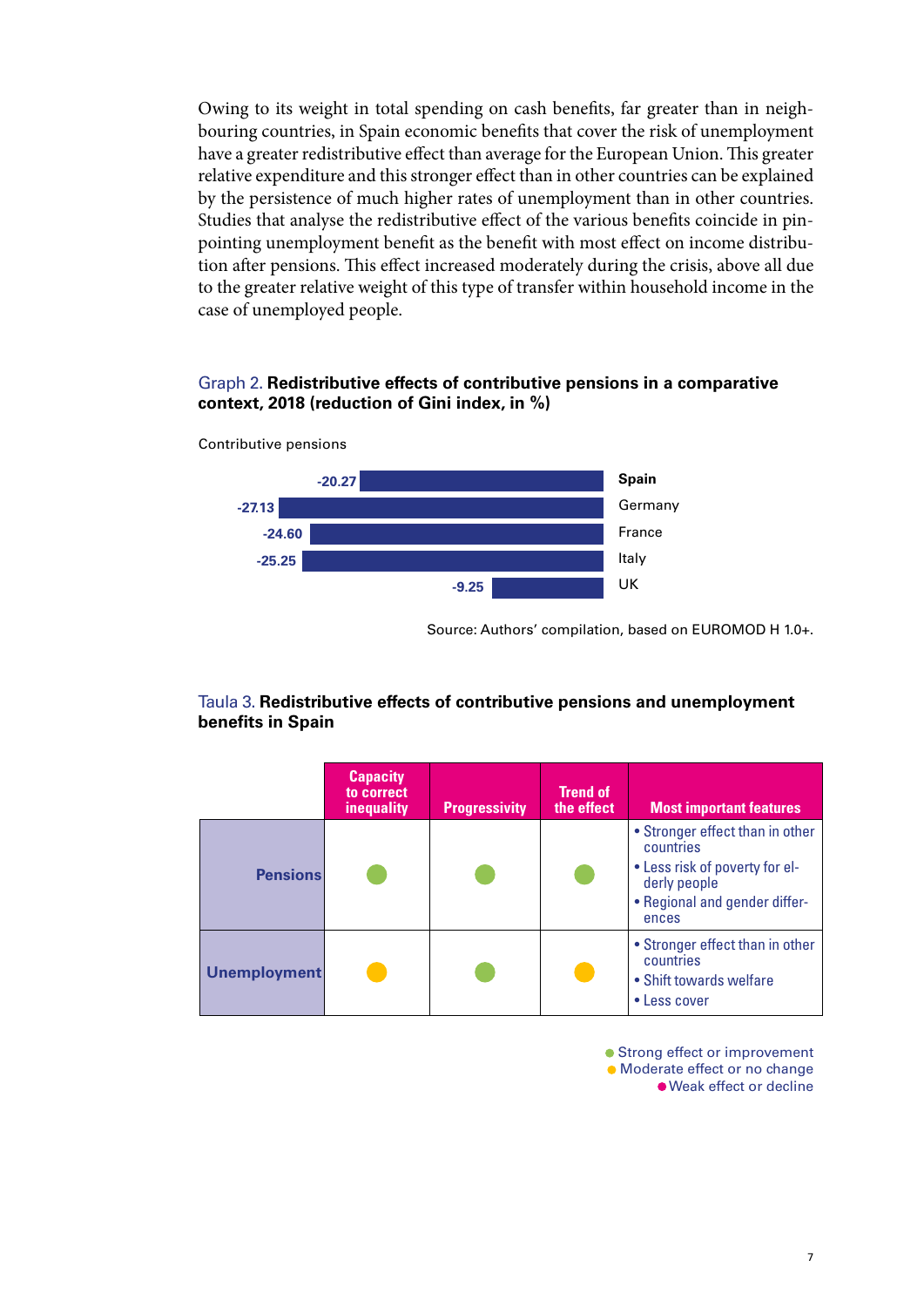The last economic safety net, which exists in all European countries, is another leading instrument for correcting inequality. Although there are different models, in all welfare states these benefits seek to mitigate the insufficiency of the financial resources of citizens with less income. They are fundamental for reducing poverty insofar as they affect, above all, lower-income households. In this respect, being by definition very progressive benefits, they can also be an important instrument for reducing inequality in the distribution of disposable income.

Although their ultimate goal is to reduce poverty, in recent years they have undergone major transformations in an attempt to respond to other objectives. A large part of these changes have consisted in establishing more restrictive conditions of access and a growing emphasis on introducing measures intended to encourage the transition from benefit collection to labour force participation. This stressing of labour integration led to the succession of reforms in almost all high-income countries, which generally speaking have reduced their contribution to the reduction of inequality.

The system of income guarantee benefits in Spain includes some features that are found nowhere else in the region. Unlike in most European countries, there is no last economic safety net as such that covers different segments and regions across the board. The current system is the sum of very diverse benefits that were introduced gradually with a variety of aims and purposes. The result is a complex mosaic of benefits that offer different levels of protection to individuals or households with similar needs depending on how they access the system, which moreover shows serious gaps in the protection of certain population groups. Levels of protection also differ widely depending on the region in which a given beneficiary household resides.

The amounts of the various benefits that make up this last safety net are also very small in comparison with the poverty threshold and fall far short of the European average. Problems in this respect became particularly evident during the economic crisis, with growing deficits in coverage as households exhausted the right to access to unemployment benefits.

|                               | <b>Capacity</b><br>to correct<br>inequality | <b>Progressivity</b> | <b>Trend of</b><br>the effect | <b>Most important features</b>                           |
|-------------------------------|---------------------------------------------|----------------------|-------------------------------|----------------------------------------------------------|
| <b>Guarantee</b><br>of income |                                             |                      |                               | • Inequality between benefits<br>• Regional inequalities |
|                               |                                             |                      |                               | • Strong effect or improvement                           |

### Table 4. **Redistributive effects of the last safety net in Spain**

Moderate effect or no change

Weak effect or decline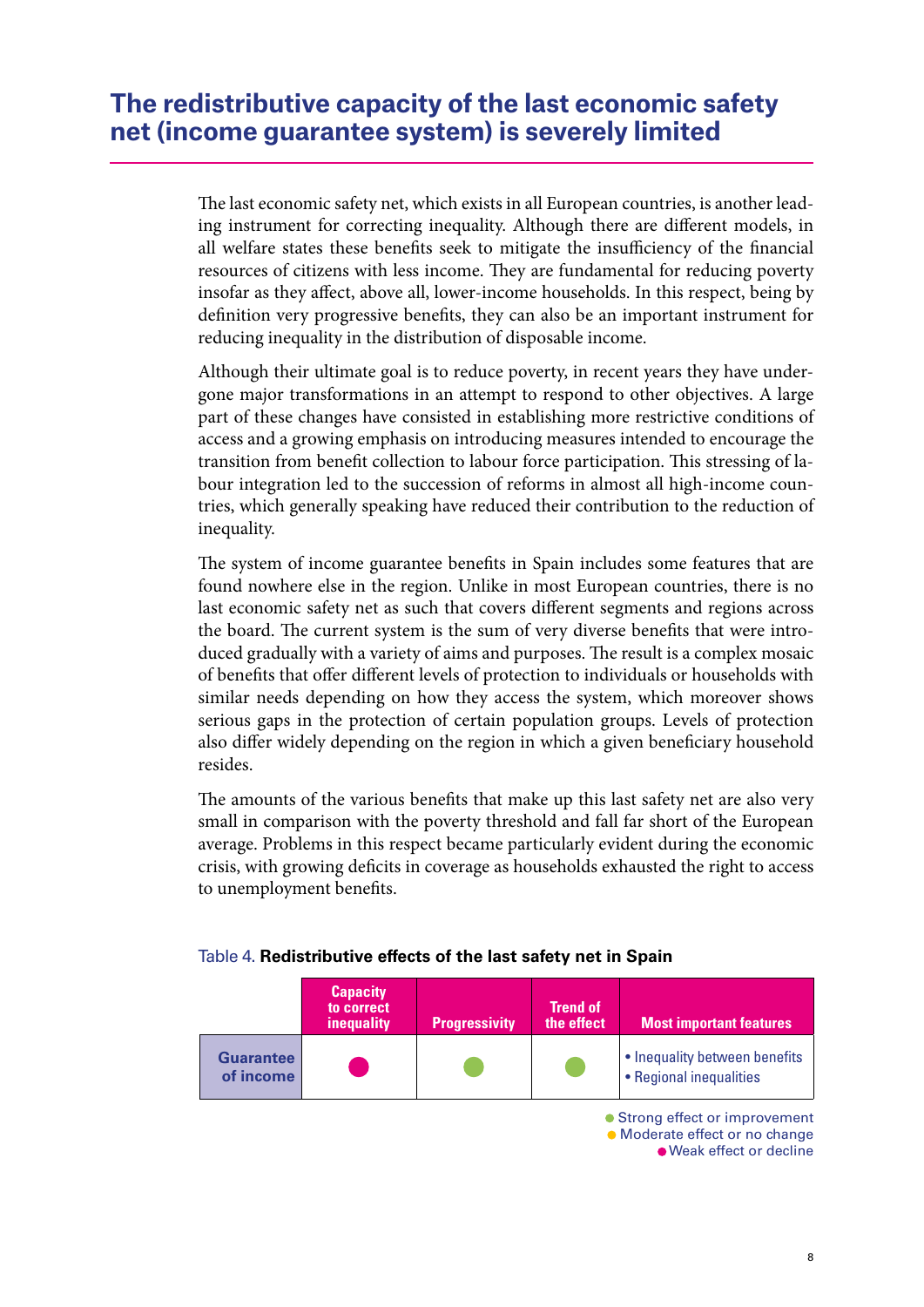In most European countries, family benefits play a significant role not only in child protection but also in the reduction of inequality and, above all, in the improvement of lower-income households. The most widespread model is that of universal benefits, usually funded through general taxation, although in some countries through social contributions. At present, only 11 EU countries do not possess some sort of universal benefits per child, basically southern European and some eastern European countries. It is these countries that have the worst indicators of economic vulnerability for households with children.

Family benefits in Spain represent a major anomaly with regard to the model and the average amount in European countries (Graph 5). The child benefit paid by Social Security can be described as extraordinarily low in a comparative context. The ratio between the level of the benefit  $(\epsilon 291$  per annum up until 2018) and average income is the lowest in the 28 countries of the European Union. In 2008 the government doubled the amount of child benefit for children under three years of age (from  $\epsilon$ 291 to  $\epsilon$ 500), but in June 2010 it was cut again to almost half. Similar cuts were made in some autonomous communities that had decided to implement their own systems of financial assistance to families. In 2019 the amount was increased from  $\epsilon$ 291 to  $\epsilon$ 341, still well below average EU levels.





Source: Authors' compilation, based on Eurostat data (Social Expenditures on Family & Children).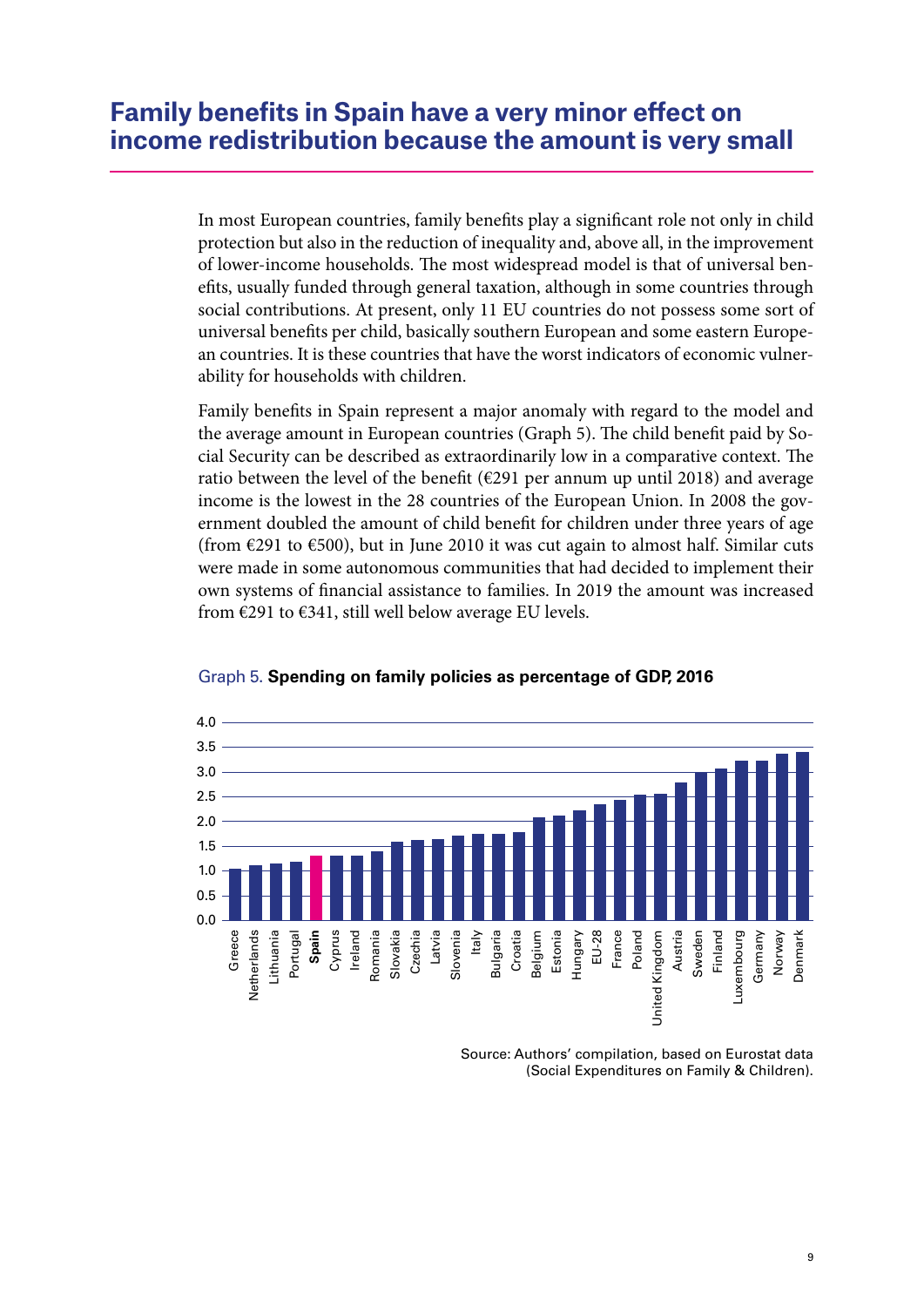## Table 6. **Redistributive effects of family policies in Spain**



Weak effect or decline

# **Health spending in Spain is redistributive, its impact being the greatest of all social benefits in kind**

All studies that have evaluated the redistributive impact of this type of expenditure show that its overall effect is clearly redistributive and greater than that of other social benefits in kind, with a very large impact on the 20% of the population with least income. Furthermore, this effect has increased over time, studies conducted at different times showing an ongoing improvement, at least until the onset of the economic crisis. The few studies that have been conducted on the effect of health spending on income distribution since then show a reduction of the redistributive effect and the progressivity of health spending as a consequence of the drop in economic activity and the budget cuts this gave rise to.

Some studies have sought to identify which components of health spending are more progressive and which contribute more to reduce inequality. The most progressive items are those corresponding most of all to primary care, and also emergency services. Up until the crisis, pharmaceutical spending was the most progressive item, but the legislative reforms that were introduced took a higher toll on low-income households.

|               | <b>Capacity</b><br>to correct<br>inequality | <b>Progressivity</b> | <b>Trend of</b><br>the effect | <b>Most important features</b>                                                                                             |
|---------------|---------------------------------------------|----------------------|-------------------------------|----------------------------------------------------------------------------------------------------------------------------|
| <b>Health</b> |                                             |                      |                               | • Significant effect of primary<br>care<br>• Inequality in access by<br>income level<br>• Negative effect of<br>copayments |

### Table 7. **Redistributive effects of health benefits in Spain, 2018**

● Strong effect or improvement Moderate effect or no change Weak effect or decline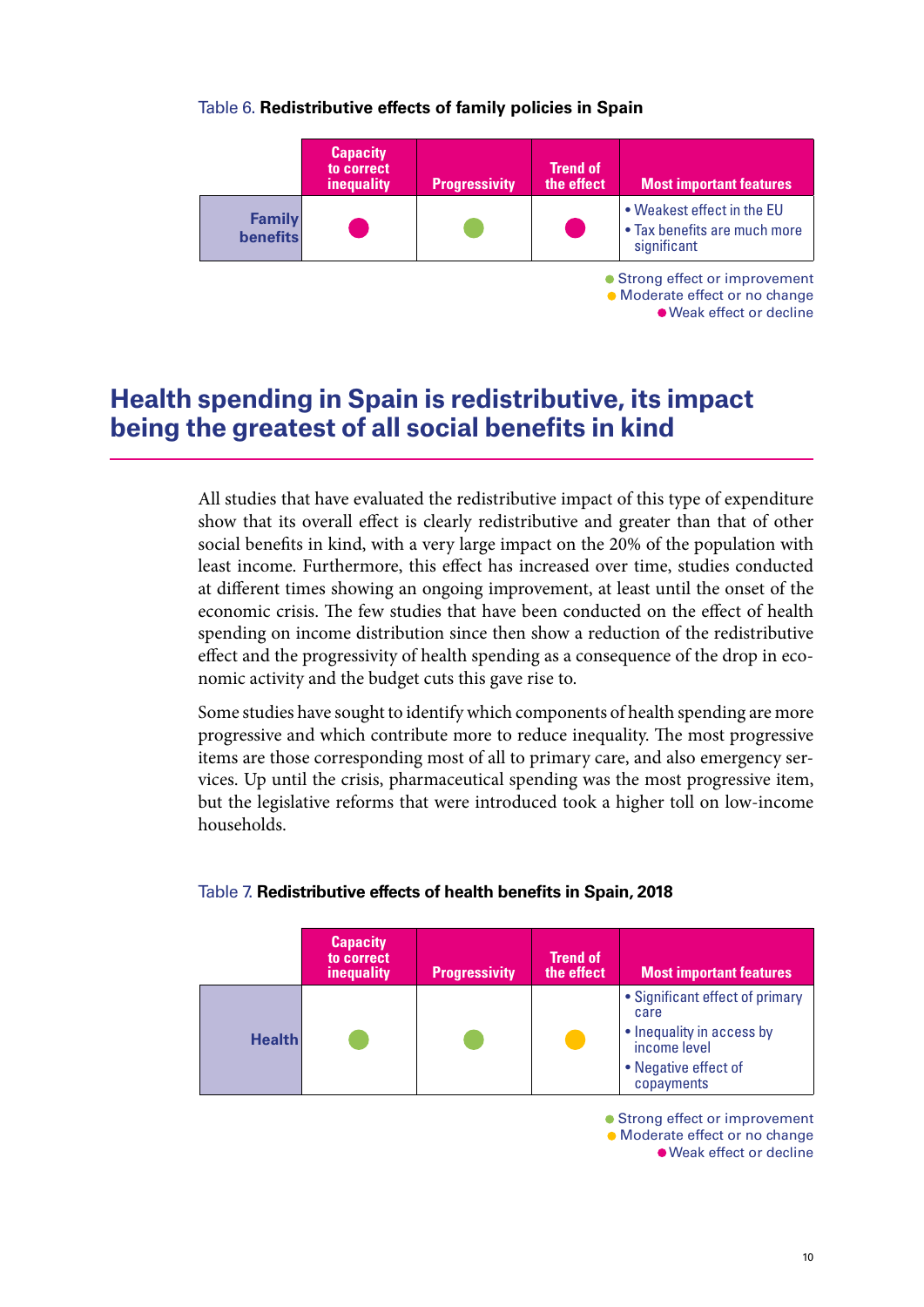# **The overall effect of spending on education in Spain is redistributive, although less so than health spending**

Spending on education is the most important expenditure in reducing inequality of opportunities. The lack of educational mobility between generations is a manifestation of inequality that not only affects those who suffer it but also limits the improvement of productivity and the economic growth of a country. This loss of efficiency is added to the costs for a society of permanently concentrating income in a small segment of the population that benefits from the relational advantages associated with social status. Only with more investment in education and more effective allocation of this expenditure to the whole population is it possible to overcome the barriers raised by circumstances of origin.

Studies on the redistributive effect of educational spending in Spain confirm its redistributive nature (Graph 8). When this spending is allocated to households through different procedures the result is a greater improvement in lower-income than in higher-income households. Moreover, as in the case of health spending, this effect has improved in recent decades. The few studies that have been conducted since the beginning of the economic crisis do not seem to indicate that the downturn caused a clear reduction of this effect. However, not all spending is progressive; spending on charter schools, university education and scholarships and grants are not. Some significant problems affecting the system, such as early school leaving, are closely connected to inequalities of origin.

|                  | <b>Capacity</b><br>to correct<br>inequality | <b>Progressivity</b> | <b>Trend of</b><br>the effect | <b>Most important features</b>                                                                                                                                             |
|------------------|---------------------------------------------|----------------------|-------------------------------|----------------------------------------------------------------------------------------------------------------------------------------------------------------------------|
| <b>Education</b> |                                             |                      |                               | • Positive impact of spending<br>on public sector schools<br>• Regressivity of spending on<br>charter schools<br>• Regressivity of university<br>spending and scholarships |

### Table 8. **Redistributive effects of spending on education in Spain, 2018**

● Strong effect or improvement  $\bullet$  Moderate effect or no change Weak effect or decline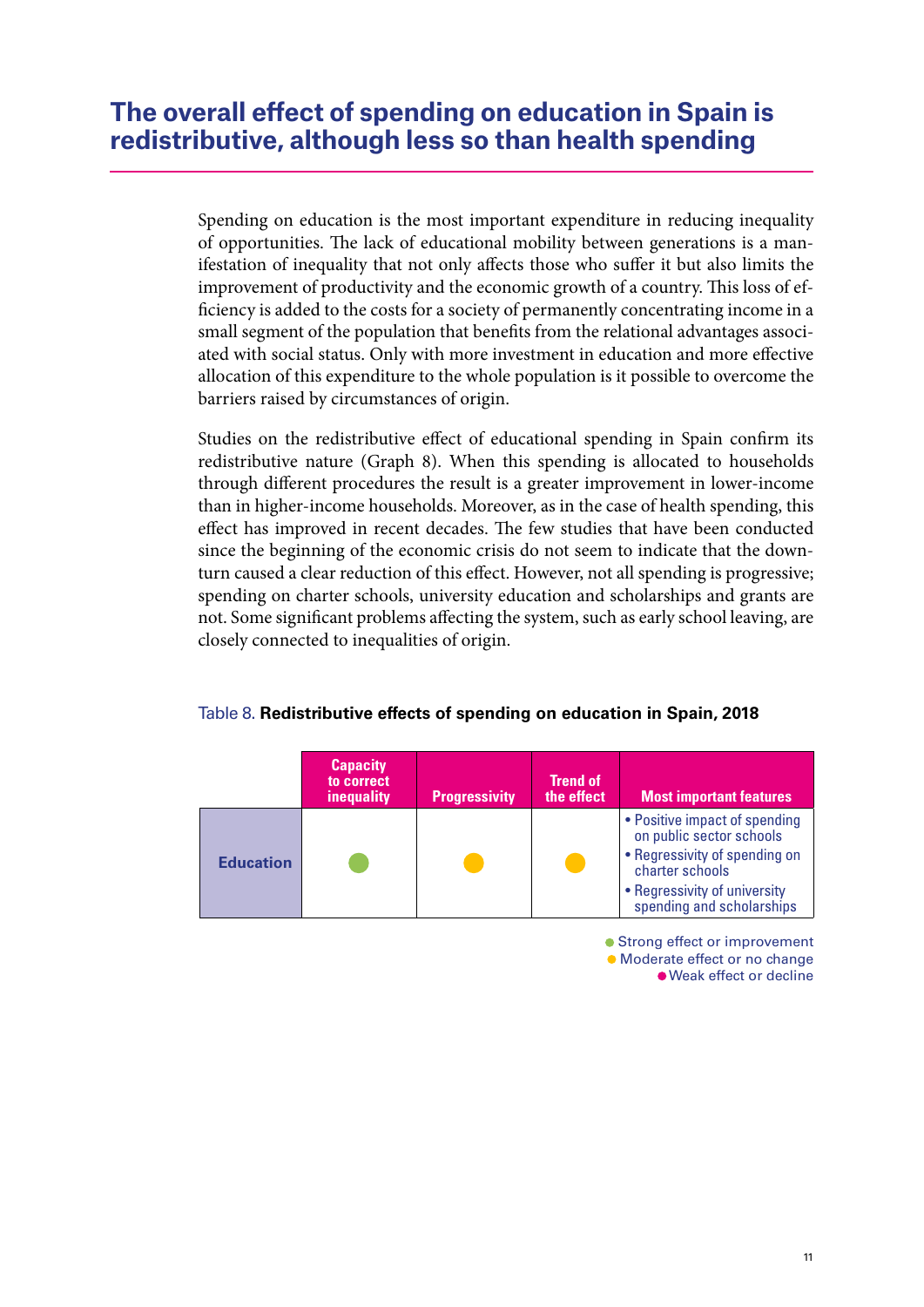In all OECD countries the effect of taxes on income distribution is less than that of social benefits. There is no country in which the impact of taxes amounts to more than a third of that exerted by cash benefits. However, this is not to say that the fiscal side of public finance does not continue to play an important role in narrowing the income gap between households. Although tax systems have tended for the most part to simplify the different categories and fix lower rates, taxation – especially personal income tax – still plays a leading role as an instrument for offsetting inequality. Comparative studies find that the redistributive effect of these taxes is determined more by their size (revenue) than by their progressivity. The common tendency to cut rates without losing progressivity would therefore explain the gradual loss of redistributive capacity of the tax.

In the case of Spain, all studies, without exception, confirm the inequality-reducing effect of personal income tax. Those studies that analyse the redistributive effect of taxes as a whole show that it is this tax that almost singlehandedly manages to reduce the income gap among households. Simulations with EUROMOD tools reveal that it is the second instrument with most capacity to correct inequality, after contributive pensions, and that it achieves a reduction of the Gini index of more than 10 percentage points (Graph 9).

## Graph 9. **Redistributive effect of Spanish income tax from a comparative perspective, 2018 (reduction of the Gini index, in %)**



Source: Authors' compilation, based on EUROMOD H 1.0+.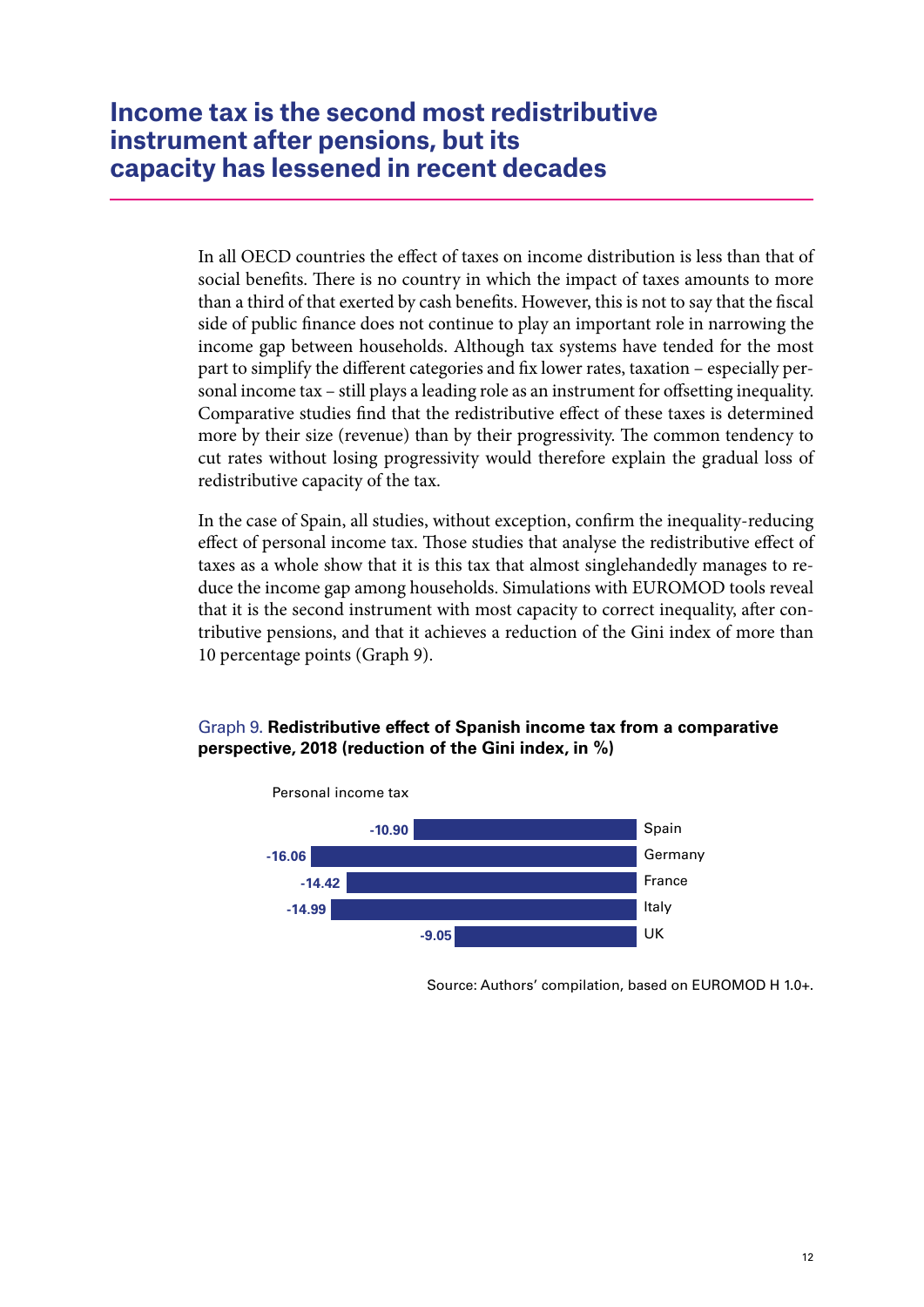### Table 10. **Redistributive effects of different direct and indirect taxes and social contributions, 2018**

|                                | <b>Capacity</b><br>to correct<br>inequality | <b>Progressivity</b> | <b>Trend of</b><br>the effect | <b>Most important features</b>                                                                       |
|--------------------------------|---------------------------------------------|----------------------|-------------------------------|------------------------------------------------------------------------------------------------------|
| <b>Personal</b><br>income tax  |                                             |                      |                               | • Almost the only tax that<br>reduces inequality<br>• Inequality by sources<br>• Inequality in fraud |
| <b>VAT</b>                     |                                             |                      |                               | • Redistributive limits of<br>reduced rates<br>• Loss of efficiency:<br>avoidance and fraud          |
| <b>Social</b><br>contributions |                                             |                      |                               | • Effect of contribution<br>ceilings<br>• Greater weight in Spain                                    |

● Strong effect or improvement  $\bullet$  Moderate effect or no change Weak effect or decline

# **Indirect taxation has gained importance within public revenue as a whole. VAT is the main indirect tax and is of a regressive nature**

In almost all EU countries, indirect taxes have gained importance in recent years within total revenue. This trend has been particularly intense in countries like Spain. In other European countries, even though the shift from direct to indirect taxes has not been so strong, there is still a clearly increasing trend in indirect taxation (Graph 10). Moreover, this trend has been endorsed by the European institutions through various documents and reports, and also by some researchers, who advocate a greater presence of indirect taxation as they consider it to be less negative for economic growth than the direct sort. It should also be borne in mind that in the face of the difficulty of increasing the tax burden, levies are increasingly imposed on those taxable items that are easiest to control, such as consumption, to which VAT is applied, and earned income, subject to personal income tax.

Studies that analyse the redistributive effects of VAT from a comparative perspective reveal its regressive nature when its impact is measured as a percentage of household income. These studies also confirm that the effect is proportional or even slightly progressive in some countries when it measured as a percentage of household expenditure. The effect on income is usually more significant, especially when the object of the analysis is the immediate impact of the tax, and also when considering the overall effect of taxation as a whole.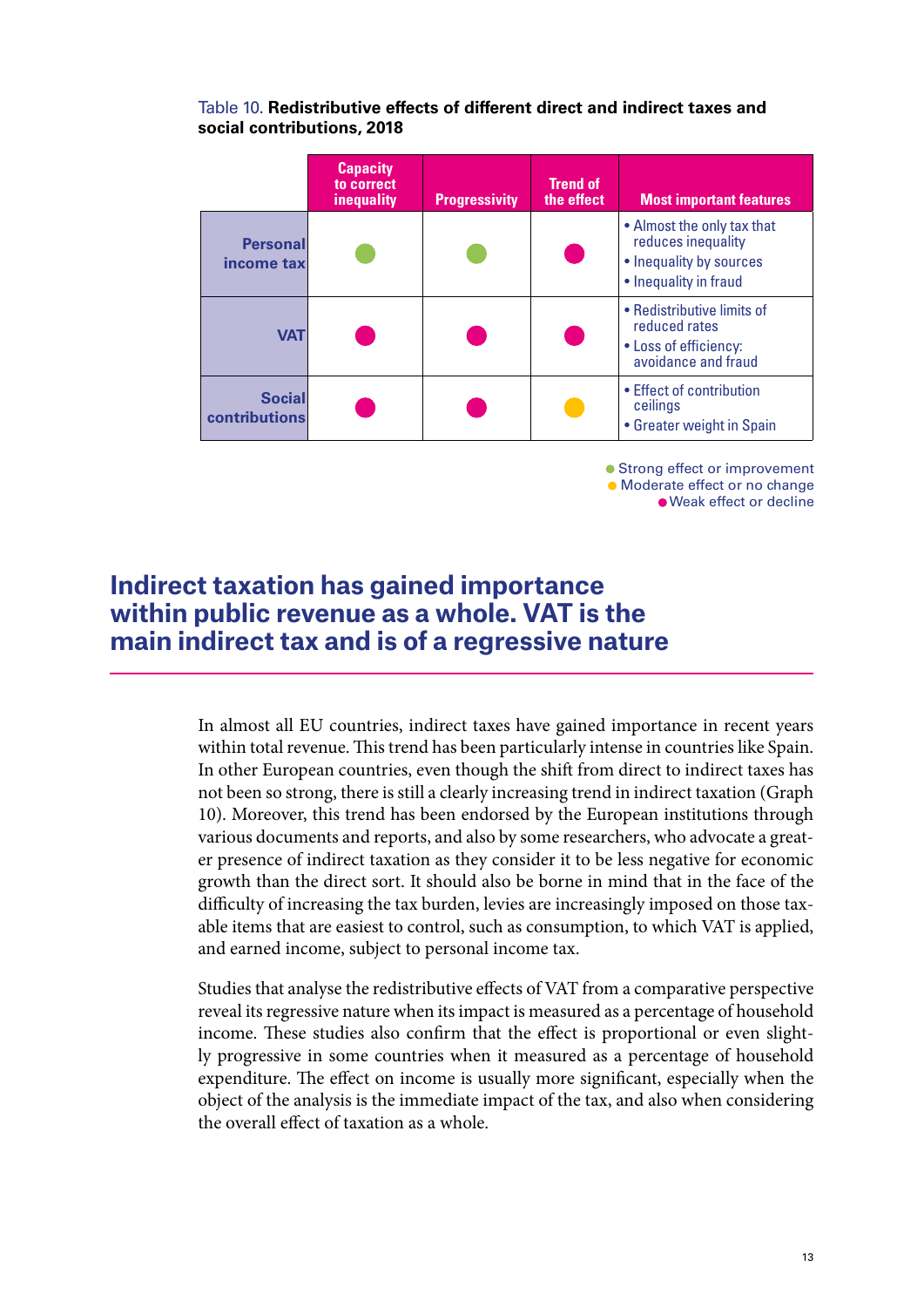In the case of Spain, the late introduction of the tax in comparison with neighbouring countries has meant that estimates of the redistributive effects of VAT cover a relatively short period. The structure of the tax, however, has not been substantially modified in recent decades, albeit with certain changes in rates and in the lists of goods that are exempt or eligible for reduced rates. Studies that have analysed this impact confirm the existence of a clearly regressive effect on the income of Spanish households.

Reforms of this tax over the last decade have also attracted the attention of researchers interested in quantifying its redistributive effect. In 2010 the standard rate was increased by two percentage points and the reduced rate by one point. Two years later both rates were raised again, the first by three percentage points and the second by two. Subsequently, in 2015, a different rate was applied to some goods. The studies that have evaluated the impact of these reforms show that in general they accentuated the regressivity of the tax.

# **Wealth taxes contribute little to redistribution and their importance within public revenue as a whole has diminished.**

Wealth taxes have been removed in almost all EU countries on the grounds that they are a form of over-taxation. In Spain, wealth tax was formally suspended in 2008 and then reinstated to varying degrees in some autonomous communities. Those studies that have estimated its redistributive effect find that the potential redistributive capacity of the tax in the short term is limited, although it has a certain impact in the long term. This effect is hampered, in any event, by low levels of compliance and certain exemptions, such as those concerning family businesses, main residences and combined income and wealth thresholds.

Inheritance tax contributes very little to total revenue, in most countries falling short of 0.5% of the GDP. Studies that have evaluated its redistributive impact in Spain show that that this tax helps to reduce inequality in the distribution of wealth, although very moderately. They also highlight the presence of considerable equity problems in its functioning, such as the existence of excessive rates for certain forms of wealth, major regional inequalities and again problems of tax evasion and avoidance.

The purpose of excise taxes is seldom specifically to redistribute or indeed to raise revenue in any country, but rather to moderate consumption of certain goods. Comparative studies confirm that these taxes are regressive. Studies focusing on Spain likewise confirm this finding.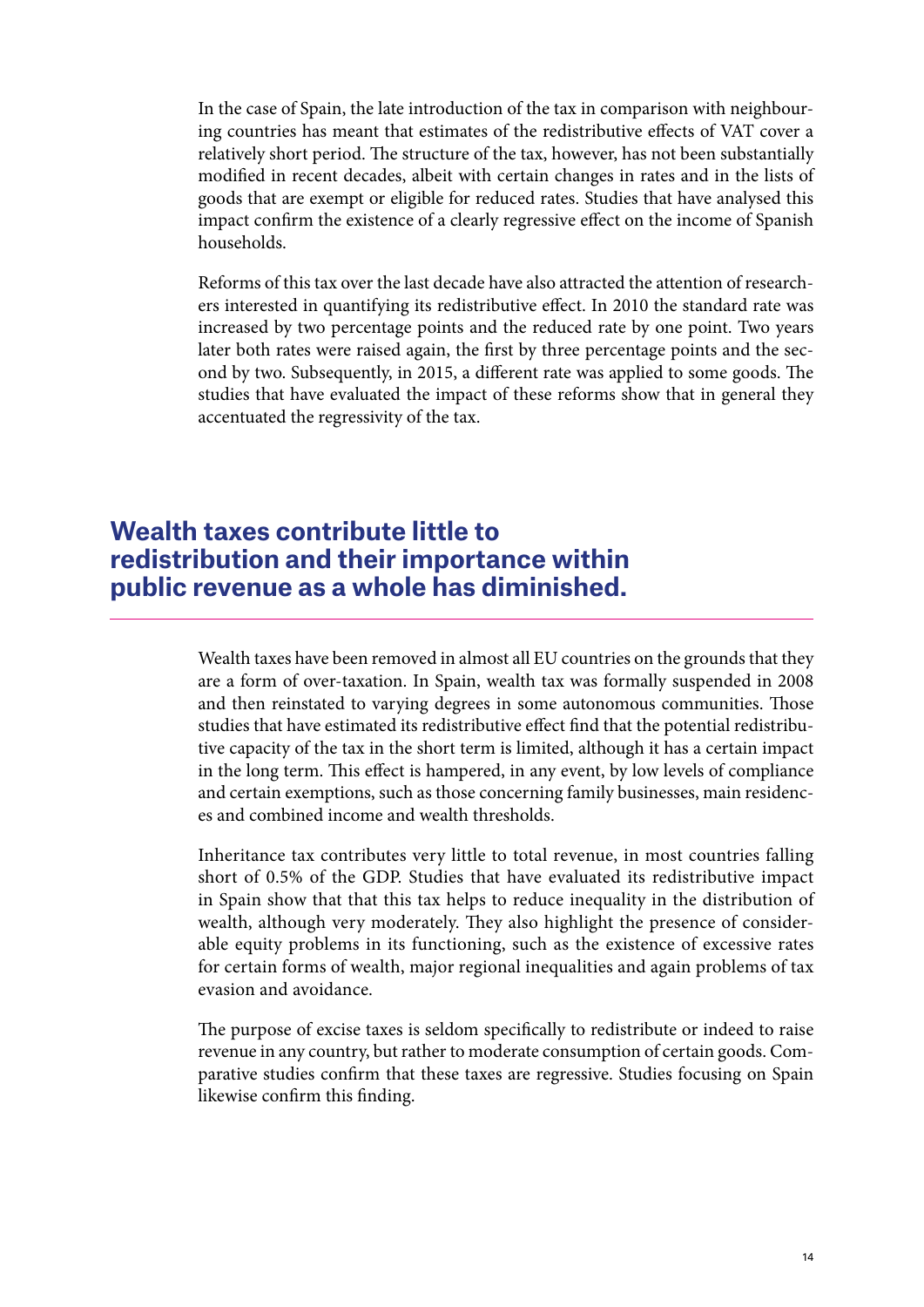|                        | <b>Capacity</b><br>to correct<br>inequality | <b>Progressivity</b> | <b>Trend of</b><br>the effect | <b>Most important features</b>                                                               |
|------------------------|---------------------------------------------|----------------------|-------------------------------|----------------------------------------------------------------------------------------------|
| <b>Wealth</b><br>taxes |                                             |                      |                               | • Low levels of compliance<br>• Regional inequality                                          |
| <b>Excise</b><br>taxes |                                             |                      |                               | • Purpose not<br>redistributive                                                              |
|                        |                                             |                      |                               | • Strong effect or improvement<br>• Moderate effect or no change<br>• Weak effect or decline |

### Table 11**. Redistributive effects of wealth taxes and excise taxes in Spain**

# **Conclusions**

- **//** Spain is one of the EU countries with most inequality in the distribution of household income. One of the main reasons for this is the lower redistributive capacity of the tax and benefit system.
- **//** Inequality has not decreased significantly in Spain for several decades. It failed to diminish during the long boom before the crisis, in spite of notable job creation. The indicators rose to very high levels during the crisis, and in the more recent period of recovery they have fallen very slowly.
- **//** Pensions are the instrument with the largest redistributive effect in the tax and benefit system as a whole. Furthermore, this effect has increased over time.
- **//** The redistributive impact of unemployment benefits is greater in Spain than in other countries, above all due to the persistence of much higher unemployment rates.
- **//** The redistributive capacity of the benefits that constitute the last economic safety net is severely limited, owing to problems of coverage of the vulnerable population, the small amounts paid, and inequalities between segments and regions.
- **//** Family benefits, which provide the lowest-intensity protection in the EU-28, have a very minor effect on income redistribution.
- **//** Health spending in Spain has a clearly redistributive effect, which has even increased in recent decades, although during the crisis the cuts made in some areas caused its progressivity to diminish.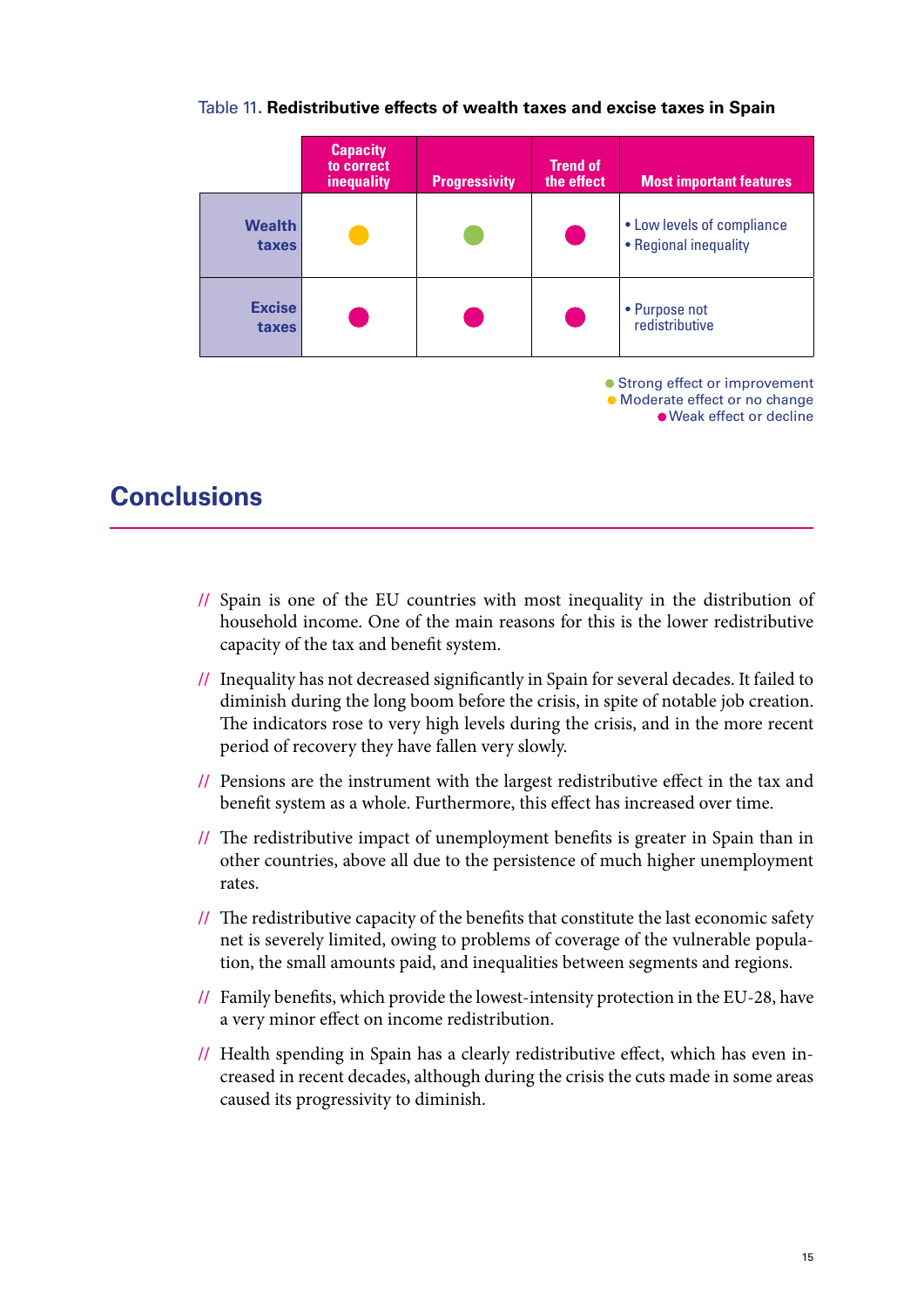- **//** The overall effect of spending on education in Spain is redistributive, although less so than that of health expenditure, and not all types of educational spending are progressive.
- **//** As in other high-income countries, the redistributive effect of taxation is significantly smaller than that of social benefits.
- **//** Income tax in Spain has a greater redistributive effect than that of other instruments of the tax and benefit system, with the exception of pensions. This effect has diminished over time.
- **//** VAT is a clearly regressive tax when its impact is measured in relation to household income. The reforms of the last decade have reinforced this feature.
- **//** Social contributions have a negative effect on income distribution, wealth taxes contribute little to redistribution, and excise taxes are regressive.